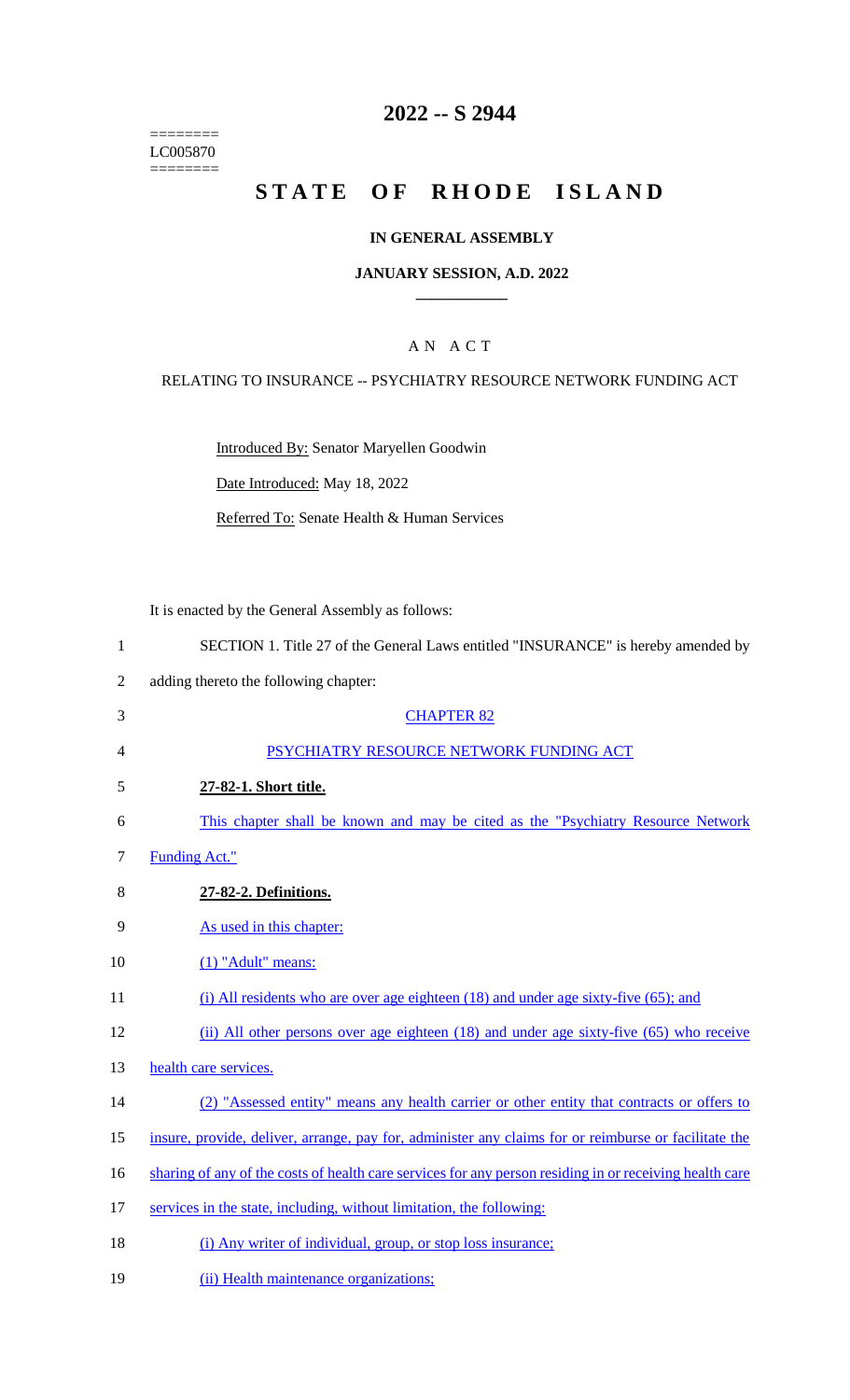| $\mathbf{1}$   | (iii) Third-party administrator;                                                                        |
|----------------|---------------------------------------------------------------------------------------------------------|
| $\overline{2}$ | (iv) Preferred provider agreement;                                                                      |
| 3              | (v) Fraternal benefit society;                                                                          |
| 4              | (vi) Administrative services organization and any other organization managing claims on                 |
| 5              | behalf of a self-insured entity;                                                                        |
| 6              | (vii) Any self-insurer or other entity that provides an employee or group benefit plan and              |
| 7              | does not utilize an external claims managing service;                                                   |
| 8              | (viii) Any governmental entity that provides an employee or group benefit plan and does                 |
| 9              | not utilize external claims management services; or                                                     |
| 10             | (viv) Any entity, administrator or sponsor of any health care costs sharing program.                    |
| 11             | (3) "Assessment" means the association member liability with respect to costs determined                |
| 12             | in accordance with this chapter.                                                                        |
| 13             | (4) "Association" means the health care information line association created by this                    |
| 14             | chapter.                                                                                                |
| 15             | (5) "Association director" means the director of a health care information line association.            |
| 16             | (6) "Board" means the board of directors of the association.                                            |
| 17             | (7) "Child" or "children" means:                                                                        |
| 18             | (i) All residents who are under age nineteen (19); and                                                  |
| 19             | (ii) All other persons under age nineteen (19) who receive health care services in the state.           |
| 20             | (8) "Covered lives" means all individuals who are:                                                      |
| 21             | (i) Covered under an individual health insurance policy issued or delivered in the state;               |
| 22             | (ii) Covered under a group health insurance policy that is issued or delivered in the state;            |
| 23             | (iii) Covered under a group health insurance policy evidenced by a certificate of insurance             |
| 24             | that is issued or delivered to an individual who resides in the state;                                  |
| 25             | (iv) Protected, in part, by a group excess loss insurance policy where the policy or                    |
| 26             | certificate of coverage has been issued or delivered in the state; or                                   |
| 27             | (v) Protected, in part, by an employee benefit plan of a self-insured entity or a government            |
| 28             | plan for any employer or government entity which:                                                       |
| 29             | (A) Has an office or other worksite located in the state; or                                            |
| 30             | (B) Has fifty (50) or more employees who are participants or beneficiaries of a health cost             |
| 31             | sharing program.                                                                                        |
| 32             | (9) "Director" means the director of the department of health.                                          |
| 33             | (10) "Health carrier" or "carrier" means an entity subject to the insurance laws and rules of           |
| 34             | the state, or subject to the jurisdiction of the commissioner of insurance, that contracts or offers to |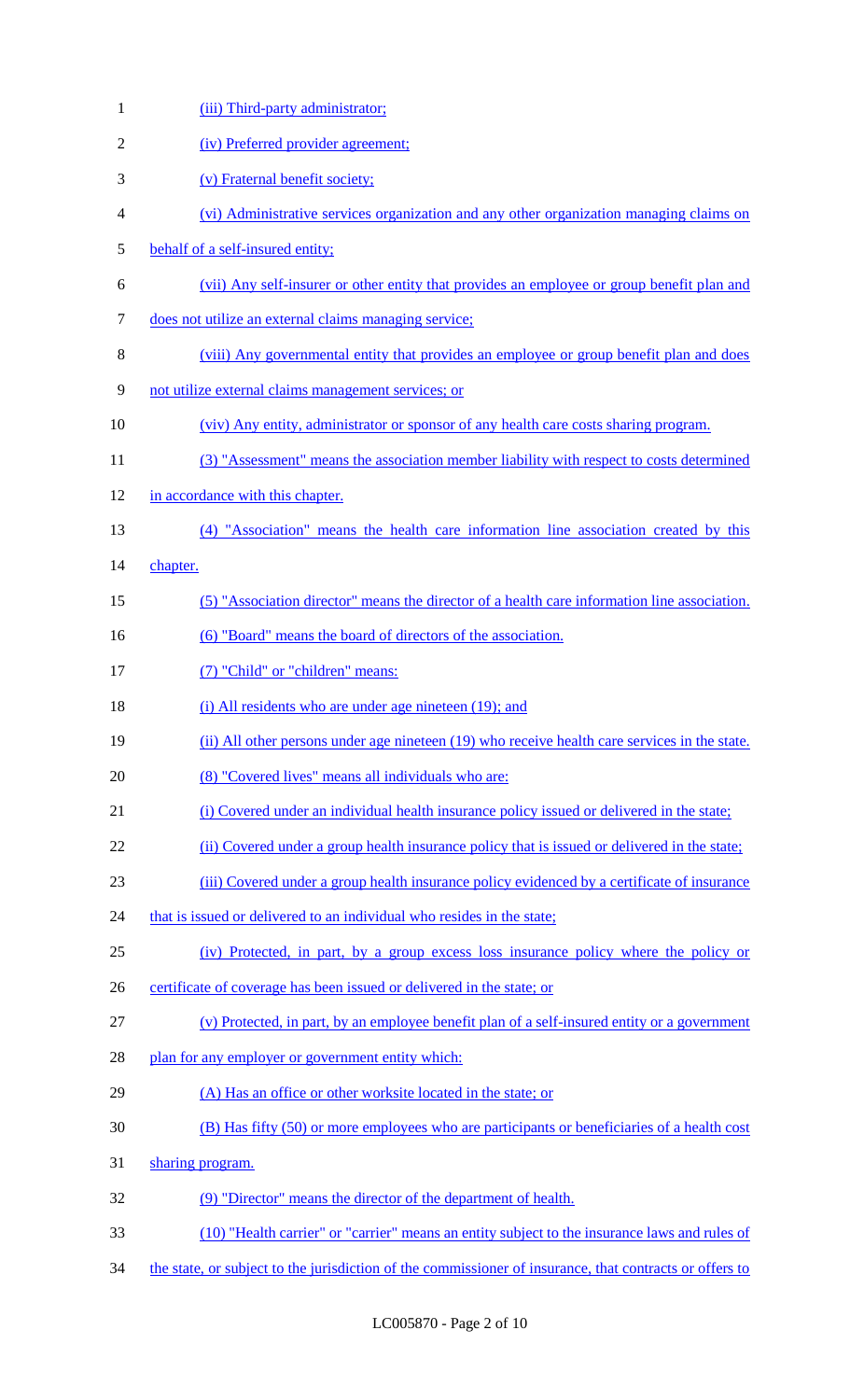1 contract to provide, deliver, arrange for, pay for, or reimburse any of the costs of health care 2 services, including an insurance company, a health maintenance organization, a health service 3 corporation, or any other entity providing a plan of health insurance, health benefits, or health 4 services. 5 (11) "Health cost sharing program" means any cost sharing or similar program which seeks 6 to share the costs of health care services and which in the preceding twelve (12) months either has: 7 (i) Coordinated payment for or reimbursed over ten thousand dollars (\$10,000) of costs for 8 health services delivered in this state; or 9 (ii) Communicated by mail or electronic media to residents of this state concerning their 10 potential participation. 11 (12) "Insurance commissioner" means the health insurance commissioner of the 12 department of business regulation. 13 (13) "Psychiatry resource network" or "PRN" means any information lines, referral service, 14 including PediPRN and MomsPRN which is available to providers in the state, and which is funded 15 pursuant to the association's plan of operation. 16 (14) "Provider" means a person licensed by the state to provide health care services or a 17 partnership or corporation or other entity made up of those persons. 18 (15) "Senior" means: 19 (i) All residents who are over age sixty-four (64); and 20 (ii) All other persons over age sixty-four (64) who receive health care services in Rhode 21 **Island**. 22 (16) "State" means the State of Rhode Island. 23 **27-82-3. Association and PRN fund created.**  24 (a) There is hereby created the Rhode Island psychiatry resource network or "RIPRN" for 25 the primary purpose of equitably determining and collecting assessments for the cost of PRNs in 26 the state which are not covered by other federal or state funding. 27 (b) The association shall be comprised of all assessed entities, as defined in this chapter. 28 (c) A PRN fund shall be maintained in the custody of the general treasurer. Receipts from 29 public and private sources for funding PRNs may be deposited into the account in the manner and 30 method specified in the association's plan of operation. Expenditures from the account shall be used 31 exclusively for the costs of operating any PRNs funded by the association, at no cost to providers. 32 Only the director of health, or designee may authorize expenditures from the account. 33 **27-82-4. Powers and duties.**  34 (a) The association shall be a not-for-profit, voluntary corporation and shall possess all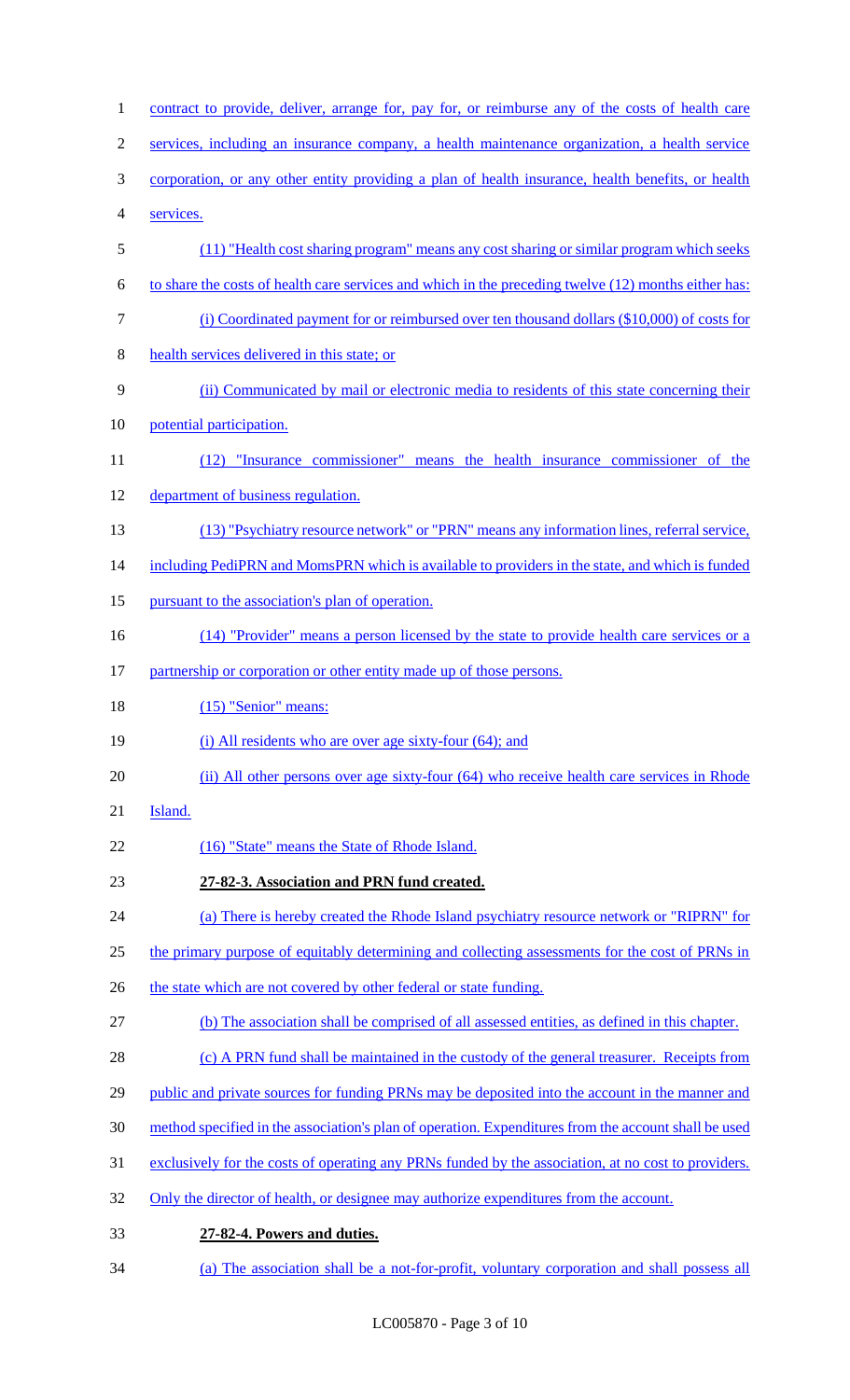| $\mathbf{1}$   | general powers as derive from that status under state law and such additional powers and duties as   |
|----------------|------------------------------------------------------------------------------------------------------|
| $\overline{2}$ | are specified in this section.                                                                       |
| $\mathfrak{Z}$ | (b) The directors' terms and method of appointments shall be specified in the plan of                |
| 4              | operation. The board of directors shall include:                                                     |
| 5              | (1) The director of the department of health, or designee;                                           |
| 6              | (2) The health insurance commissioner, or designee;                                                  |
| 7              | (3) Three (3) health carrier representatives;                                                        |
| 8              | (4) Two (2) provider representatives, one of whom serves primarily children and one of               |
| 9              | whom serves primarily adults;                                                                        |
| 10             | (5) One representative from a third-party administrator which is not a health carrier; and           |
| 11             | $(6)$ May include up to three $(3)$ additional members as specified in the association's plan of     |
| 12             | operation.                                                                                           |
| 13             | (c) Any director may designate a personal representative to act for the director at a meeting        |
| 14             | or on a committee. A personal representative shall notify the meeting's presiding officer of such    |
| 15             | designation. A director may revoke any such designation at any time.                                 |
| 16             | (d) The board shall have the following duties:                                                       |
| 17             | (1) Prepare and adopt articles of association and bylaws;                                            |
| 18             | (2) Prepare and adopt a plan of operation;                                                           |
| 19             | (3) Submit the plan of operation to the director of health for approval following opportunity        |
| 20             | for comment by the health insurance commissioner;                                                    |
| 21             | (4) Conduct all activities in accordance with the approved plan of operation;                        |
| 22             | (5) Undertake reasonable steps to minimize:                                                          |
| 23             | (i) Duplicate counting of child or adult covered lives; or                                           |
| 24             | (ii) Duplicate assessments;                                                                          |
| 25             | (6) Pay the association's operating costs;                                                           |
| 26             | (7) Remit collected assessments, after costs and reserves, to the general treasurer for credit       |
| 27             | to the PRN fund;                                                                                     |
| 28             | (8) Submit to the director of health, no later than one hundred twenty (120) days after the          |
| 29             | close of the association's fiscal year, a financial report in a form acceptable to the director; and |
| 30             | (9) Submit a periodic noncompliance report to the director and the health insurance                  |
| 31             | commissioner listing any assessed entities that failed to either:                                    |
| 32             | (i) Remit assessments in accordance with the plan of operation; or                                   |
| 33             | (ii) After notice from the association, comply with any reporting or auditing requirement            |

of this chapter or the plan of operation.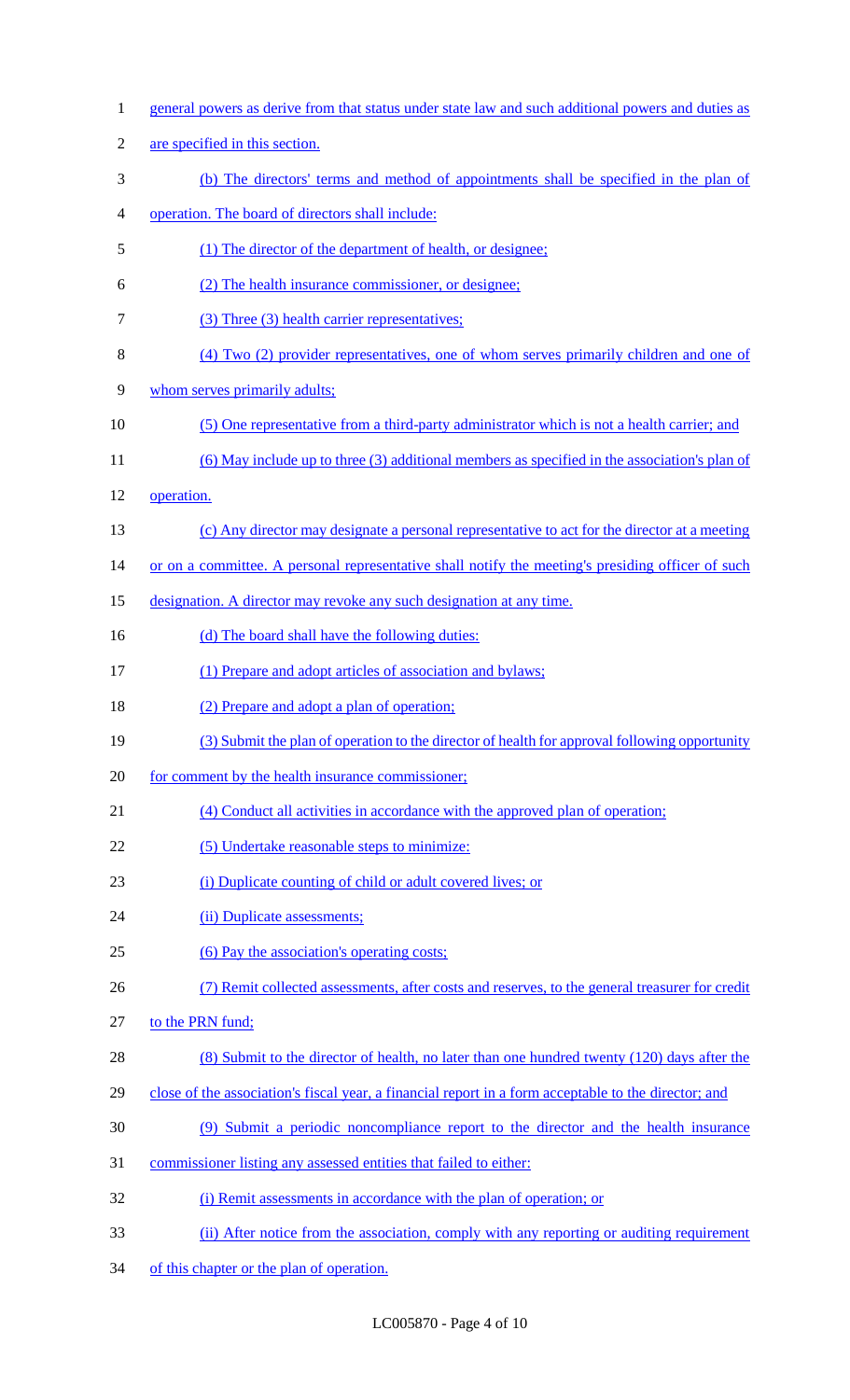(e) The board shall have the following powers: (1) Enter into contracts, including one or more contracts for executive director and administrative services to administer the association. (2) Sue or be sued, including taking any legal action for the recovery of any assessment or 5 interest or other cost reimbursement due to the association. Reasonable legal fees and costs for any amounts determined to be due to the association shall also be awarded to the association. (3) Appoint, from among its directors, committees to provide technical assistance and to supplement those committees with non-board members. (4) Engage professionals including auditors, attorneys, and independent consultants. (5) Borrow and repay working capital, reserve, or other funds and grant security interests 11 in assets and future assessments as may be helpful or necessary for such purposes. (6) Maintain one or more bank accounts for collection of assessments, refund 13 overpayments, and pay the association's costs of operation. (7) Invest reserves as the board determines to be appropriate from time to time. (8) Provide member and public information about its operations. 16 (9) Enter into one or more agreements with other state or federal authorities, including similar funding associations in other states, to ensure equitable allocation of funding responsibility 18 with respect to individuals who may reside in one state, but receive health care services in another. Any amounts owed under any such agreements shall be included in the estimated costs for assessment rate setting purposes. (10) Enter into one or more agreements with assessed entities for one or more alternative 22 payment methodologies for the respective assessed entity's covered lives. (11) Assist the director in qualification for grant and other resources from the federal 24 government and adjust its procedures as may be needed from time to time in order that appropriate 25 adjustments are made to any assessment liability with respect to any person who is eligible for 26 federally funded services. 27 (12) Perform any other functions the board determines to be helpful or necessary to carry 28 out the plan of operation or the purposes of this chapter. **27-82-5. Assessments.**  (a) Assessment rates shall be determined as follows: (1) The director shall provide estimated PRN operation costs, not covered by any other 32 state or federal funds, for the succeeding year no later than one hundred twenty (120) days prior to 33 the commencement of each year and shall update such estimate at such times as reasonably may be requested by the association.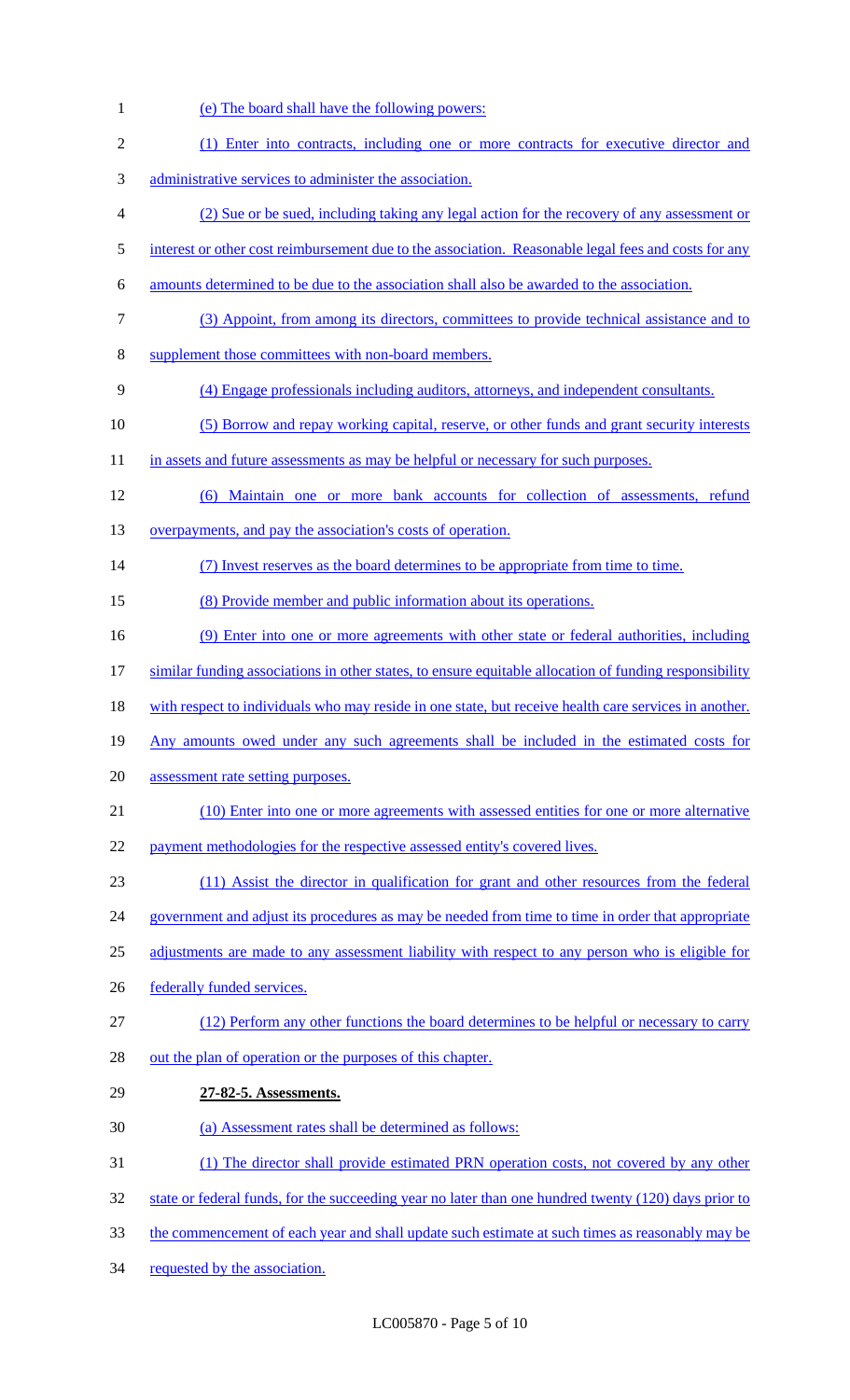(2) Add estimates to cover the association's operating costs, including any interest payable, 2 for the upcoming year. (3) Add a reserve of up to ten percent (10%) of the sum of subsections (a)(1) and (a)(2) of this section for unanticipated costs. (4) Add a working capital reserve in such amount as may be reasonably determined by the board from time to time. (5) Subtract the amount of any unexpended fund balance, including any net investment income earned, as of the end of the preceding year. (6) Calculate a per child covered life per month and per adult covered life per month and a 10 per senior covered life per month amount to be self-reported and paid by all assessed entities by 11 dividing the annual amount determined in accordance with subsections (a)(1) through (a)(5) of this 12 section by the number of covered lives in each age band, respectively, projected to be covered by 13 the assessed entities during the succeeding program year, divided by twelve (12). At the option of 14 the association, the assessment may, instead, be calculated as a single per covered life assessment, not segregated for child and adult and senior covered lives. (b) Within forty-five (45) days of the close of each calendar quarter, an assessed entity shall pay a quarterly assessment equal to assessment rates multiplied by the applicable number of 18 covered life months covered by the assessed entity in the preceding calendar quarter. Unless otherwise determined by the board, the assessed entity which would have been responsible for 20 payment or coordination of payment or reimbursement of any provider's primary care provider health care services for any individual shall be the entity responsible for reporting the respective 22 child covered lives and for payment of the corresponding assessment. (c) At any time after one full year of operation under subsections (a) and (b) of this section, 24 the association, upon two-thirds (2/3) vote of its board and the approval of the director may: (1) Make changes to the assessment collection mechanism outlined in subsections (a) and (b); and (2) Add any health care information line or other services for which the board determines funding pursuant to this health care funding act is desirable to those services funded by this chapter. 29 Any such changes shall be reflected in an updated plan of operation available to the public. (d) If an assessed entity has not paid in accordance with this section, interest accrues at one percent (1%) per month, compounded monthly on or after the due date. (e) The board may determine an interim assessment for new programs covered or to cover any unanticipated funding shortfall. The board shall calculate a supplemental interim assessment 34 using the methodology for regular assessments, but payable over the remaining fiscal year, and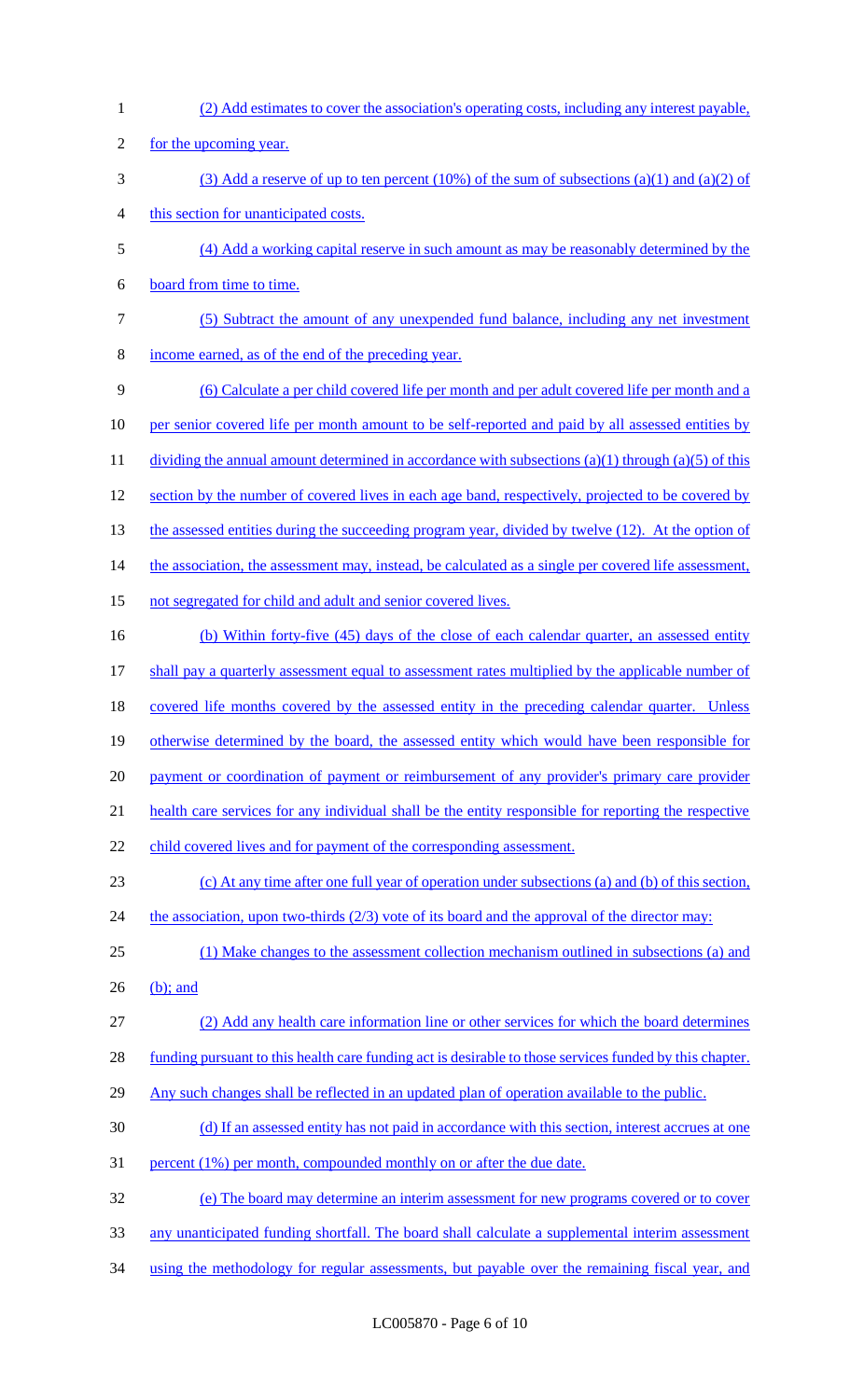1 such interim assessment shall be payable together with the regular assessment commencing the

2 calendar quarter that begins no less than thirty (30) days following the establishment of the interim

3 assessment. The board may not impose more than one interim assessment per year, except in the

- 4 case of a public health emergency declared in accordance with state or federal law.
- 5 (f) For purposes of rate setting, medical loss ratio calculations, and reimbursement by plan 6 sponsors, all association assessments are considered medical benefit costs and not regulatory or 7 administrative costs.
- 
- 8 (g) In the event of any insolvency or similar proceedings affecting any payer, assessments 9 shall be included in the highest priority of obligations to be paid by or on behalf of such payer.
- 10 (h) Annual accounting. The general treasurer shall supply funds as are needed for PRN 11 operations throughout the state's fiscal year. No later than forty-five (45) days following the close 12 of the state's fiscal year, the treasurer shall provide an accounting of PRN operating costs not 13 covered by any other state or federal program and advise the association of the final amount needed 14 to cover the prior fiscal year. The association shall reimburse such amount within forty-five (45) 15 days of receiving the accounting; provided, however, that with respect to all or any part of any 16 amount due which exceeds one hundred five percent (105%) of the amount which had been 17 projected by the director to be needed for such fiscal year, the association may defer such payment 18 and the treasurer shall include such deferral in the subsequent year's accounting. In the event of 19 such deferral, any such remaining unreimbursed amount shall be included in the assessment 20 calculation by the association for the funds to be raised by the association in the subsequent year. 21 (i) If the association discontinues operation for any reason, any unexpended assessments,
- 22 including unexpended funds from prior assessments in the PRN fund, after the association's wind 23 down expenses, shall be refunded to payees in proportion to the respective assessment payments 24 by payees over the most recent eight (8) quarters prior to discontinuation of association operations.
- 

# 25 **27-82-6. Reports and audits.**

- 26 (a) Each assessed entity is required to report its respective numbers of covered lives in a 27 timely fashion as prescribed in this chapter and respond to any audit requests by the association 28 related to covered lives or assessments due to the association. Upon failure of any assessed entity 29 to respond to an audit request within ten (10) days of the receipt of notification of said audit request 30 by the association, the assessed entity shall be responsible for prompt payment of the fees of any 31 outside auditor engaged by the association to determine such information and shall make all books 32 and records requested by said auditors available for inspection and copying at such location within 33 the state as may be specified by such auditor.
- 34 (b) Failure to cure non-compliance with any reporting, auditing, or assessment obligation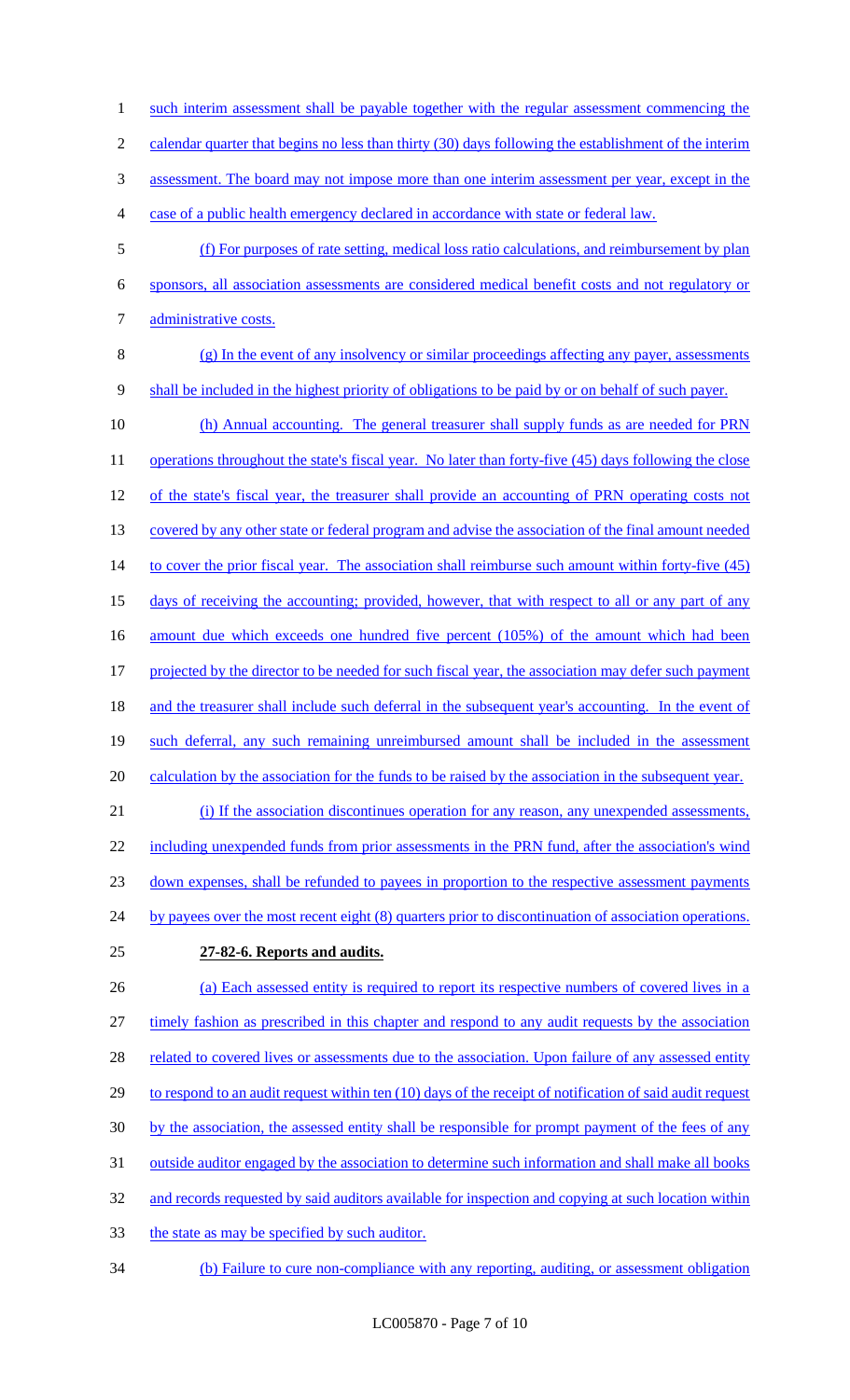| $\mathbf{1}$   | to the association within thirty (30) days from the postmarked date of written notice of               |
|----------------|--------------------------------------------------------------------------------------------------------|
| $\overline{2}$ | noncompliance shall subject the assessed entity to all the fines and penalties, including suspension   |
| 3              | or loss of license, allowable under any provision of any other state statute. Any monetary fine or     |
| 4              | penalty shall be remitted to the PRN fund and, thereby, reduce future obligations of the association   |
| 5              | for PRN funding. The assessed entity also shall pay for reasonable attorneys' fees and any other       |
| 6              | costs of enforcement under this section.                                                               |
| 7              | 27-82-7. Immunity.                                                                                     |
| 8              | Apart from liabilities of assessed entities expressly stated in this chapter or the plan of            |
| 9              | operation, there shall be no liability on the part of and no cause of action of any nature shall arise |
| 10             | against:                                                                                               |
|                | (1) Any association member or a member's agents, independent contractors, or employees;                |
|                | (2) The association or its agents, contractors, or employees;                                          |
|                | (3) Members of the board of directors;                                                                 |
|                | (4) The director or the representatives thereof; or                                                    |
|                | (5) The health insurance commissioner or the representatives thereof, for any action or                |
|                | omission by any of them related to activities under this chapter.                                      |
|                | 27-82-8. Tax exempt status.                                                                            |
|                | The association is expressly granted exemption from all taxes levied either by the state or            |
|                | any governmental entity located therein.                                                               |
|                | 27-82-9. Severability.                                                                                 |
|                | If any provision of this chapter or the application thereof to any person or circumstance is           |
|                | held invalid, the invalidity does not affect other provisions or applications of the chapter which can |
|                | be given effect without the invalid provision or application, and to this end the provisions of this   |
|                | chapter are severable.                                                                                 |
|                | 27-82-10. Rulemaking.                                                                                  |
|                | The director and the health insurance commissioner may adopt rules and regulations to                  |
|                | carry out the purposes of this chapter.                                                                |
|                | 27-82-11. Administrative allowance to department of health.                                            |
|                | Within forty-five (45) days following the close of each calendar quarter, the association              |
|                | shall transfer from assessments raised a sum equal to five percent (5%) of the costs funded by the     |
|                | association to the department of health's account in recognition of the support from the department    |
|                | and its staff in enabling association members to meet their obligations for funding health care        |
|                | services at lower cost.                                                                                |
| 34             | 27-82-12. Transitional matters.                                                                        |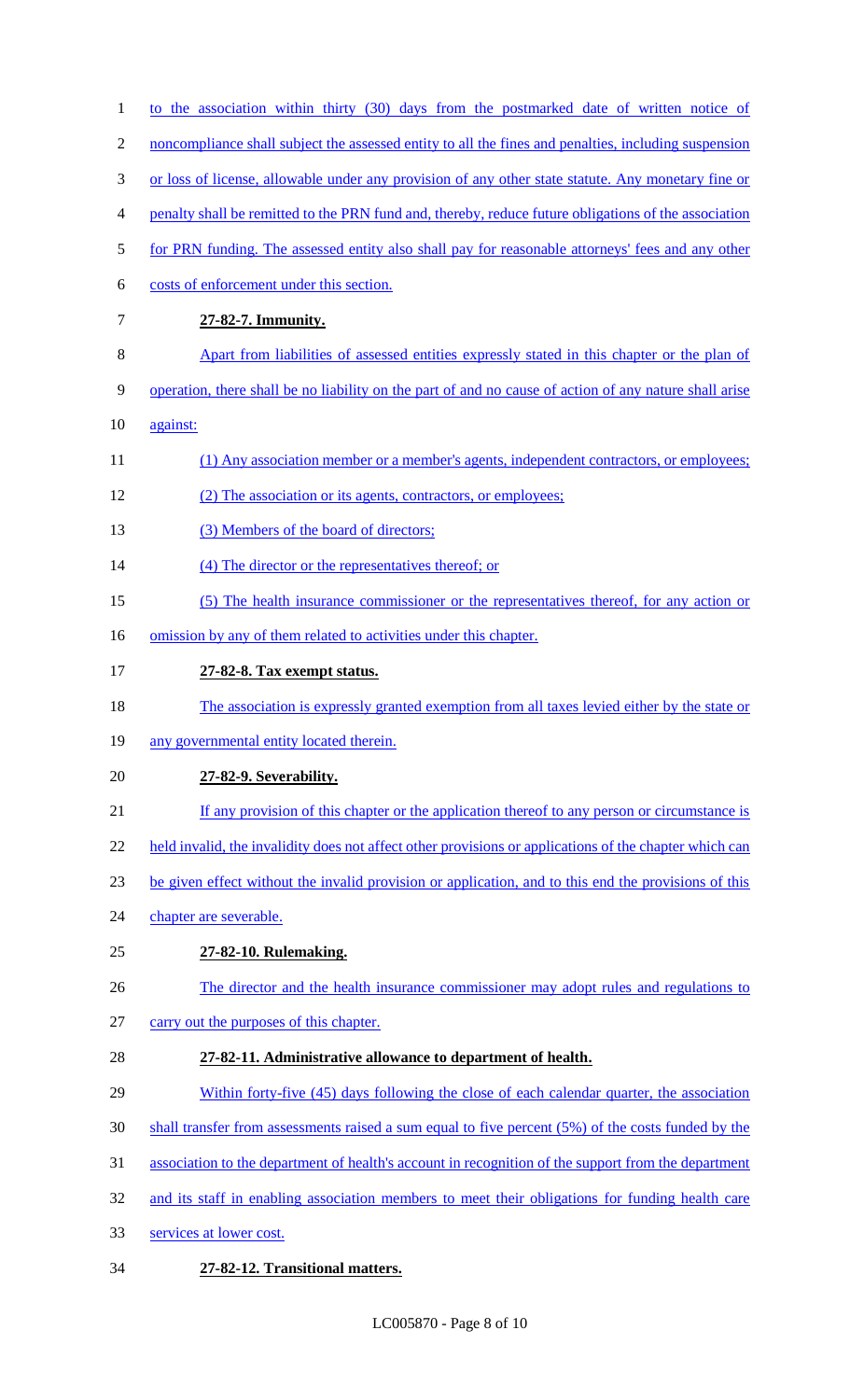- 1 To generate sufficient start-up funding, the association may accept prepayment from
- 2 member assessed entities, subject to offset of future amounts otherwise owing or other repayment
- 3 method as determined by the board.
- 4 SECTION 2. This act shall take effect upon passage.

======== LC005870  $=$